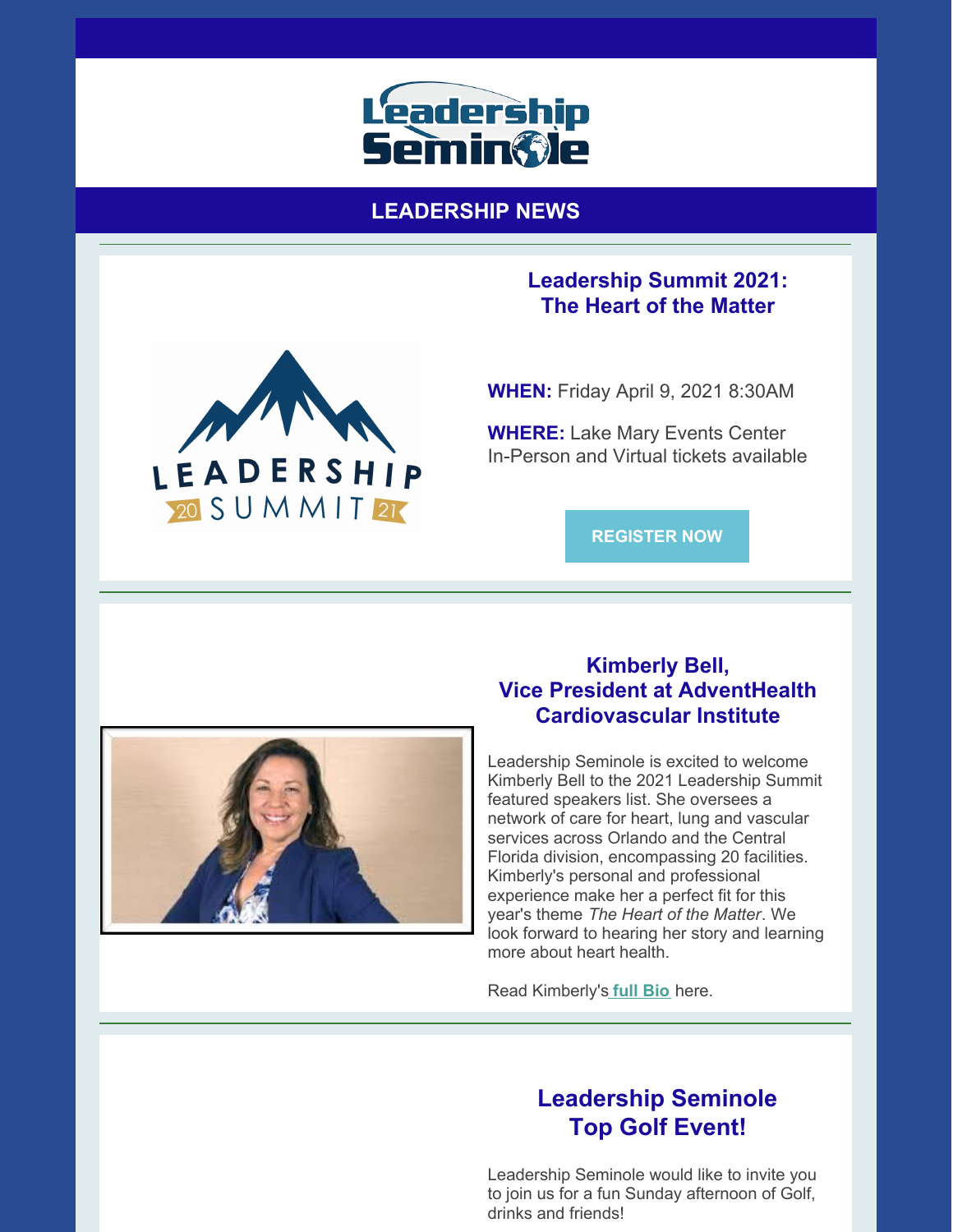

We have room for just a couple more teams. Gather your group and register today!

All proceeds continue our mission to improve, challenge and inspire the Seminole County Region

**[Register](https://leadershipseminole.org/event/top-golf/) Today**

## **LEGACY PROJECT**





## **Seminole Show Down!**

**Leadership Seminole Class 29 and 30** are working together to take the Opioid Crisis in Seminole County down for the count!

Join us on **April 10, from 6-9PM** for a COVID-safe event with food, adult beverages, wine auction, DJ, raffle, and more!

Featuring live wrestling matches, including: Matt Morgan (former WWE Wrestler and former Longwood Mayor) vs. Chris Anderson (Seminole County Supervisor of Elections)

#### **[Purchase](https://www.givesignup.org/TicketEvent/SeminoleShowDown) Tickets**

This evening promises to be a great time and will benefit the **Seminole County Sheriff's Office Community Foundation and the AdventHealth Hope & Healing Center**. Consider supporting fellow alumni and their legacy project.

## **PARTNER NEWS**

**Work with Matt Bird of Relationology, Inc.**